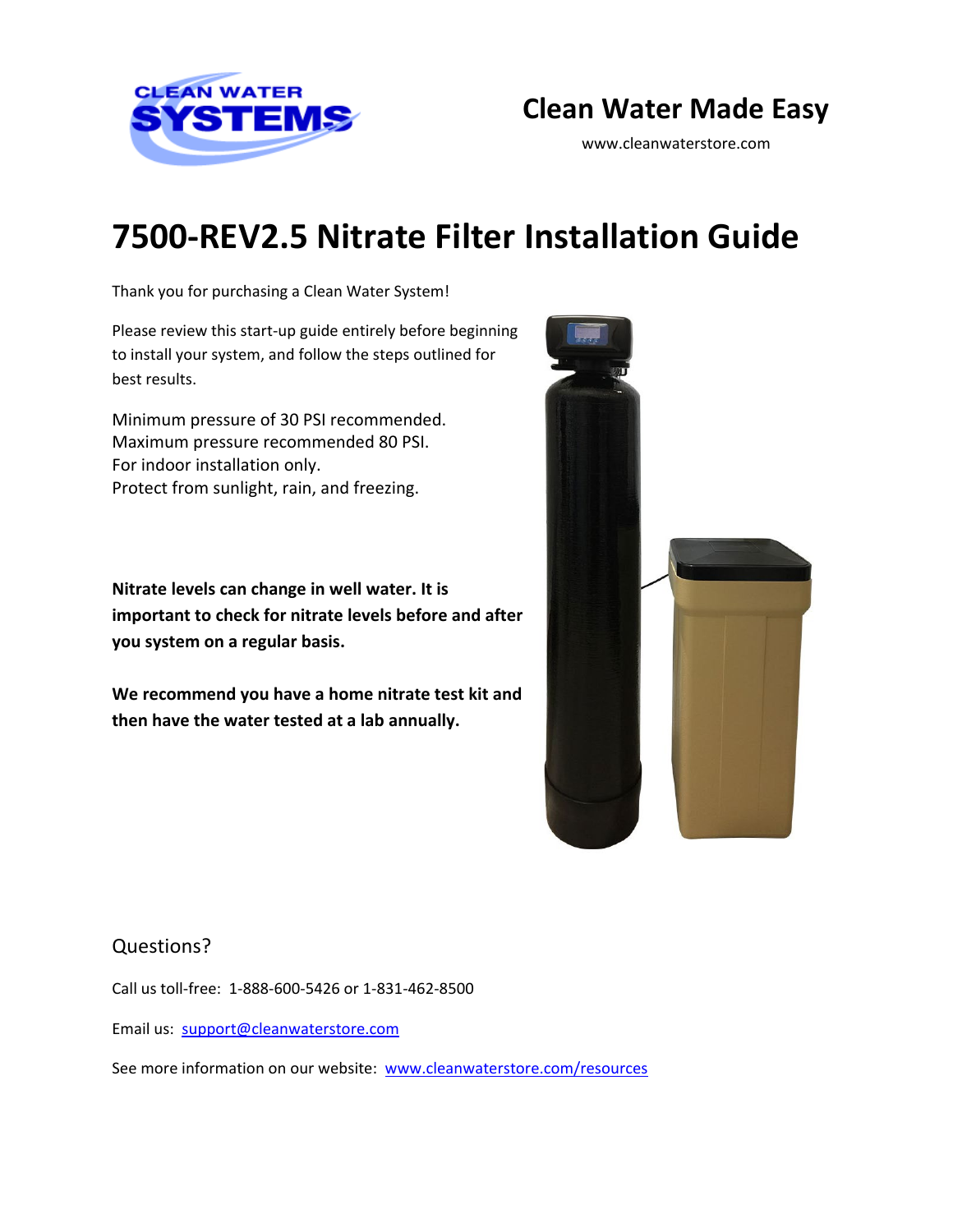## **Table of Contents**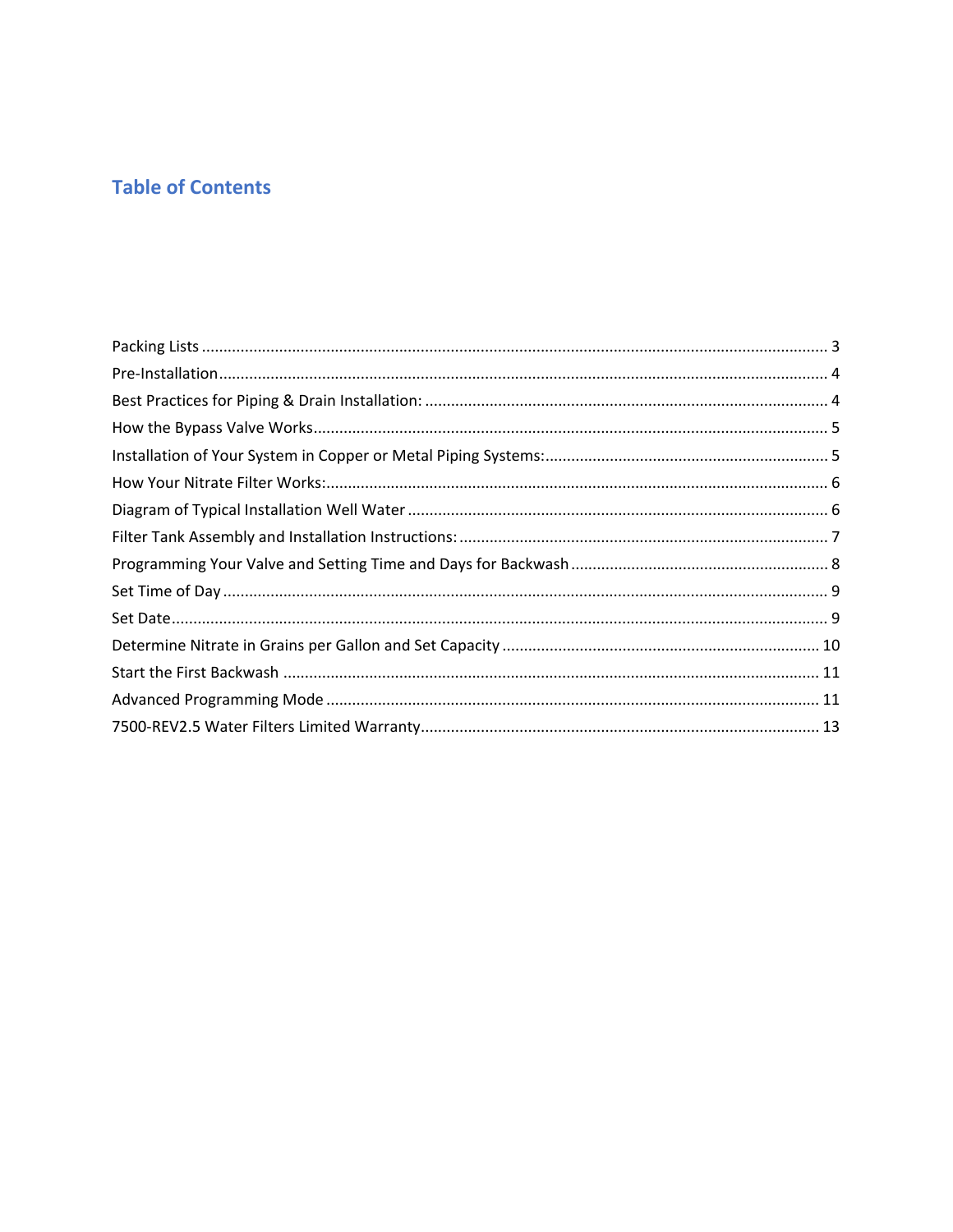#### <span id="page-2-0"></span>**Packing Lists**

#### **All systems include:**

7500-REV2.5 control valve, small tube of silicone grease, bypass valve, 1" pipe connectors, power supply, funnel for adding nitrate media, top screen, start-up guide, and items included in one of the following options:

**Find Your Size System to See What is Included:**

#### **Nitrate Filter 1.0 cubic foot size**

9" x 48" filter tank with distributor tube 1 cubic foot of Nitrate Resin No filter gravel used with this size

#### **Nitrate Filter 2.5 cubic foot size**

13" x 54" filter tank with distributor tube 35 lbs. filter gravel 2.5 cubic foot of Nitrate Resin

#### **Nitrate Filter 1.5 cubic foot size**

10" x 54" filter tank with distributor tube 16 lbs. Filter gravel 1.5 cubic foot of Nitrate Resin

#### **Nitrate Filter 2.0 cubic foot size**

12" x 52" filter tank with distributor tube 20 lbs. filter gravel 2.0 cubic foot of Nitrate Resin

#### **Nitrate Filter 3.0 cubic foot size**

14" x 65" filter tank with distributor tube 40 lbs. filter gravel 3.0 cubic foot of Nitrate Resin

#### **What to Do if Your Tank is Not Level Out of the Box:**

Your black filter tank base is not glued to the bottom of your tank. Occasionally tank bases will become crooked during shipment. If you find that that your tank does not sit level on the floor, you can easily adjust it by holding the empty tank and knocking it on a concrete or solid floor once or twice to level it.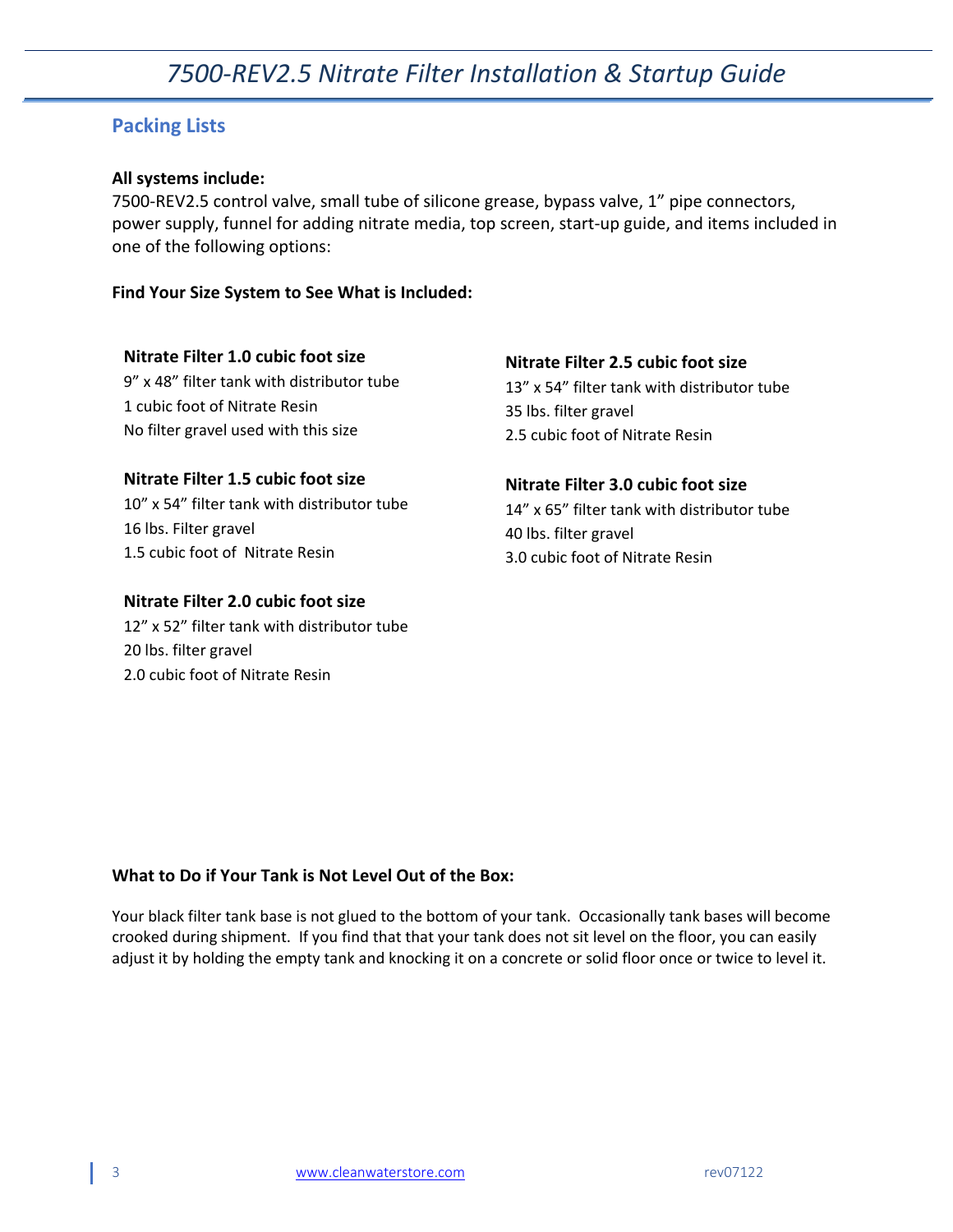### <span id="page-3-0"></span>**Pre-Installation**

- 1. Review your packing list and make sure you have received all the parts before installation.
- 2. If you are going to be turning off the water to the house and you have an electric water heater, shut off the power to the water heater before beginning installation in case water heater is accidentally drained.
- 3. Pick a suitable location for your filter system on a dry level spot where it won't be exposed to freezing temperatures. A minimum of 20 PSI is required. Maximum pressure is 90 PSI.
- 4. Get all of your plumbing parts together before beginning installation, and make sure you have received all of your packages before beginning or scheduling an installation. Installation typically takes 3 to 5 hours. However, after installation the Nitrate Filter must be allowed to run through a complete regeneration (backwash and rinse cycle) which can 2 hours to the time.
- 5. After the system is installed and running, your water may be discolored particularly if you have older or corroded piping. This typically clears up over a day or two.

### <span id="page-3-1"></span>**Best Practices for Piping & Drain Installation:**

- 1. Make sure to connect the Inlet **from** your water source and outlet, following arrows on control valve. Connect the External Flow Control fitting onto the Drain line.
- 2. Make sure there is a working gate or ball valve before the system and also one after as well as a bypass valve.
- 3. A hose bib (which is a faucet to which you can attach a garden hose) is **strongly recommended** after the Nitrate Filter and before the second ball valve. This makes it easy to rinse your new Nitrate Filter on start-up and gives you a place to test the water.



- 4. If you will be using copper piping, do not sweat the copper pipe directly on to the 7500-REV2.5 control valve.
- 5. To connect drain line to drain, use an air-gap connection, so that if your sewer or septic tank backs up, it cannot cross connect with the drain tubing.
- 6. The pipe connectors are 1' male pipe thread but you can add a reducer to reduce to  $\frac{3}{4}$ " pipe with common pipe fittings if needed.
- 7. Make sure bypass valves are closed (system is in bypass) when you first start installing and keep on bypass until you are ready to start it up with the first backwash.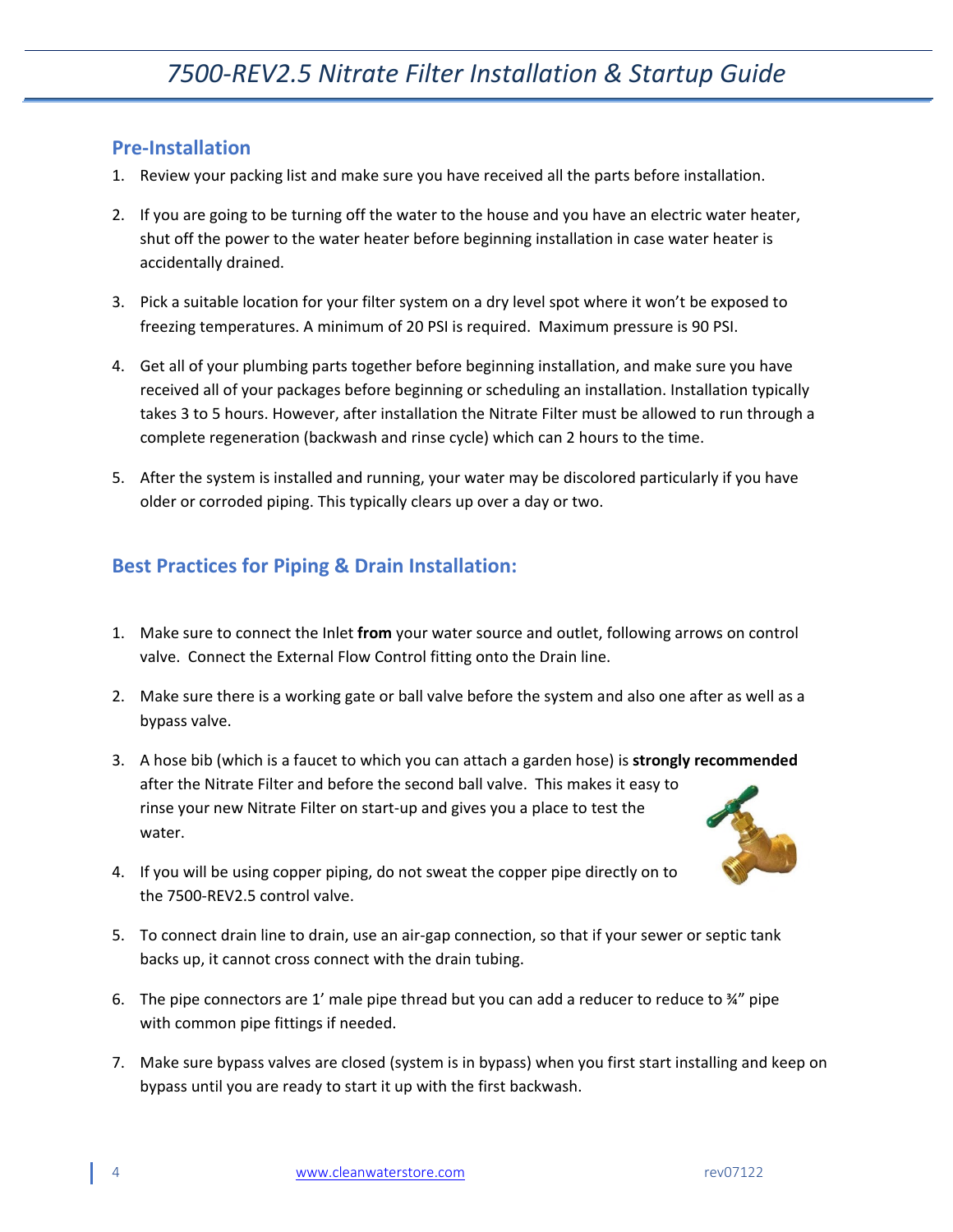#### <span id="page-4-0"></span>**How the Bypass Valve Works**

Turn knob so the valve is bypassed when installing.

When you go to start up system turn the bypass SLOWLY to let water in and put in service.



**By-Passed** 

In Service

#### <span id="page-4-1"></span>**Installation of Your System in Copper or Metal Piping Systems:**

If your new filter system is to be installed in a metal (conductive) plumbing system, i.e., copper, or galvanized steel pipe, the plastic components of the system will interrupt the electrical continuity of the plumbing system.

As a result, any stray currents from improperly grounded appliances downstream or potential galvanic activity in the plumbing system can no longer ground through the contiguous metal plumbing.

Some homes may have been built in accordance with building codes, which encouraged the grounding of electrical appliances through the plumbing system.

Consequently, the installation of a bypass consisting of the same material as the existing plumbing, or a grounded "jumper wire" bridging the equipment and reestablishing the contiguous conductive nature of the plumbing system must be installed prior to your systems use.

This is simple and easy step to take if you are installing your water treatment system into copper piping.

A simple ground jumper wire with a pipe clamp can be purchased at any Home Center, or hardware store etc. for a few dollars.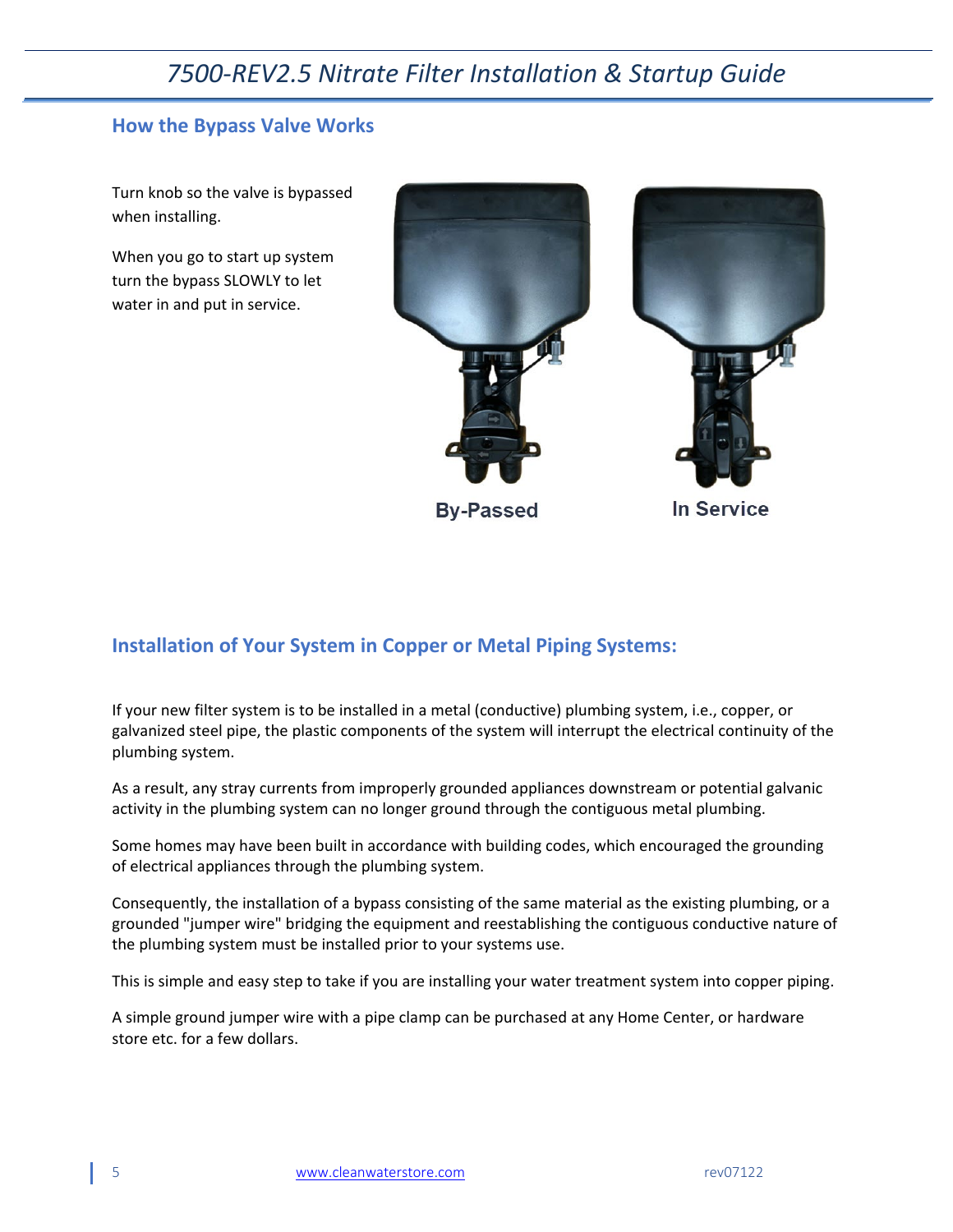#### <span id="page-5-0"></span>**How Your Nitrate Filter Works:**

In the Nitrate filter, water enters the top of the tank and flows down through the media and up the distributor tube. Nitrates are attracted to the resin beads.

During backwash, the water flow is reversed and water flows down the distributor tube and up through the media, expanding the Nitrate media, and removing sediment.

After the backwash stage, salt brine is automatically drawn in from the brine tank which then slowly rinses through the Nitrate resin for 1 hour, allowing the Nitrates to be swapped out with harmless chloride ions.



This entire automatic process, called 'regeneration' takes about 90 minutes.

The 7500-REV2.5 Control Valve tracks the amount of water that is used and will backwash based on gallons OR every 7 days, whichever comes first.

#### <span id="page-5-1"></span>**Diagram of Typical Installation Well Water**

**(Optional water softener shown for hard water)**

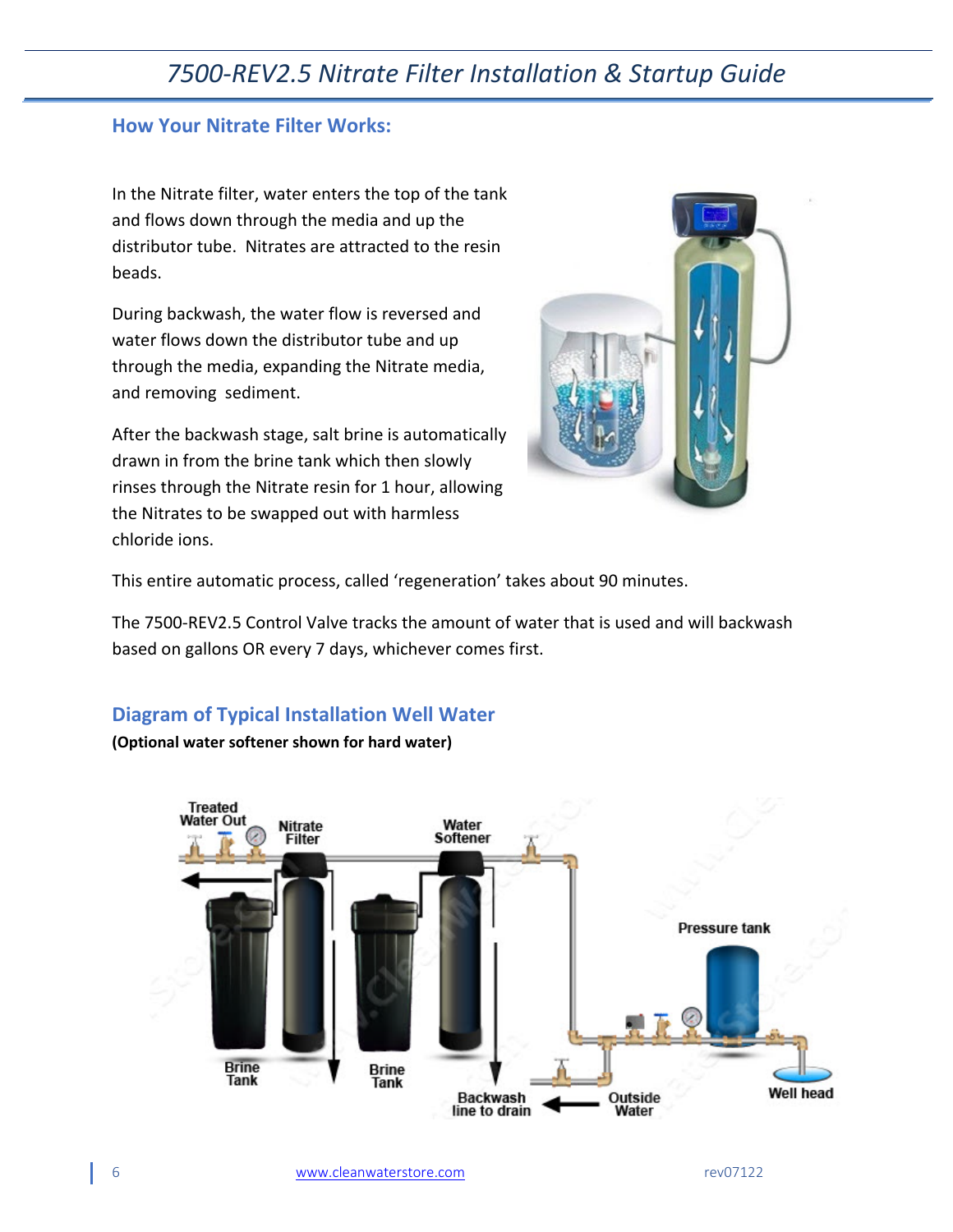13. Proceed to programming your 7500-REV2.5 control valve timer and backwash frequency.

12. If you are in earthquake zone, strap your backwash filter tank to wall with metal strapping.

**14. IMPORTANT: you must program the time and then start a backwash and rinse. The filter system must be backwashed and rinsed several times before using. See following pages for instructions.**

# *7500-REV2.5 Nitrate Filter Installation & Startup Guide*

#### <span id="page-6-0"></span>**Filter Tank Assembly and Installation Instructions:**

- 1. Wrap the top of distributor tube with electrical or duct tape so that no gravel or Nitrate media will go down the distributor tube when adding the media.
- 2. Add the filter gravel that came with your order. You want the gravel to cover the bottom distributor screen before adding the Nitrate media.
- 3. Next add Nitrate media. The tank should be about 2/3rds full of media, do not fill more than 2/3rds, even if there is some media left over.
- 4. Remove cap or tape from top of distributor tube. Be careful not to pull up distributor tube when removing cap or tape.
- 5. **A 1 cup of Clorox or other chlorine bleach and fill tank completely with water.** This will allow the Nitrate Backwash Filter media to settle and reduce the need of purging the air out of the tank later. Allow nitrate to soak for at least 1 hour but 24 hours or more is OK.
- 6. Add a small amount of silicone grease to the inner O-ring, where the distribution tube goes.
- 7. Next, install the top screen by inserting upwards and rotating to lock in place. (This is a funnelshaped plastic screen that locks into the bottom side of control valve.
- 8. Lubricate the main tank O-ring with silicone grease and screw on the 7500-REV2.5 control valve carefully. Do not use pipe-joint compound, vegetable oil, Teflon tape, or Vaseline or other grease.
- 9. Connect bypass assembly with 1" pipe connectors to control valve install black clips and make sure valve is in bypass position.

10. Insert meter cable into meter cable port on bypass.

11. Install inlet and outlet piping and hook up drain line tubing to drain.



**INSERT UPWARDS** 

**INTO VALVE** 





ROTATE CLOCKWISE

TO LOCK IN PLACE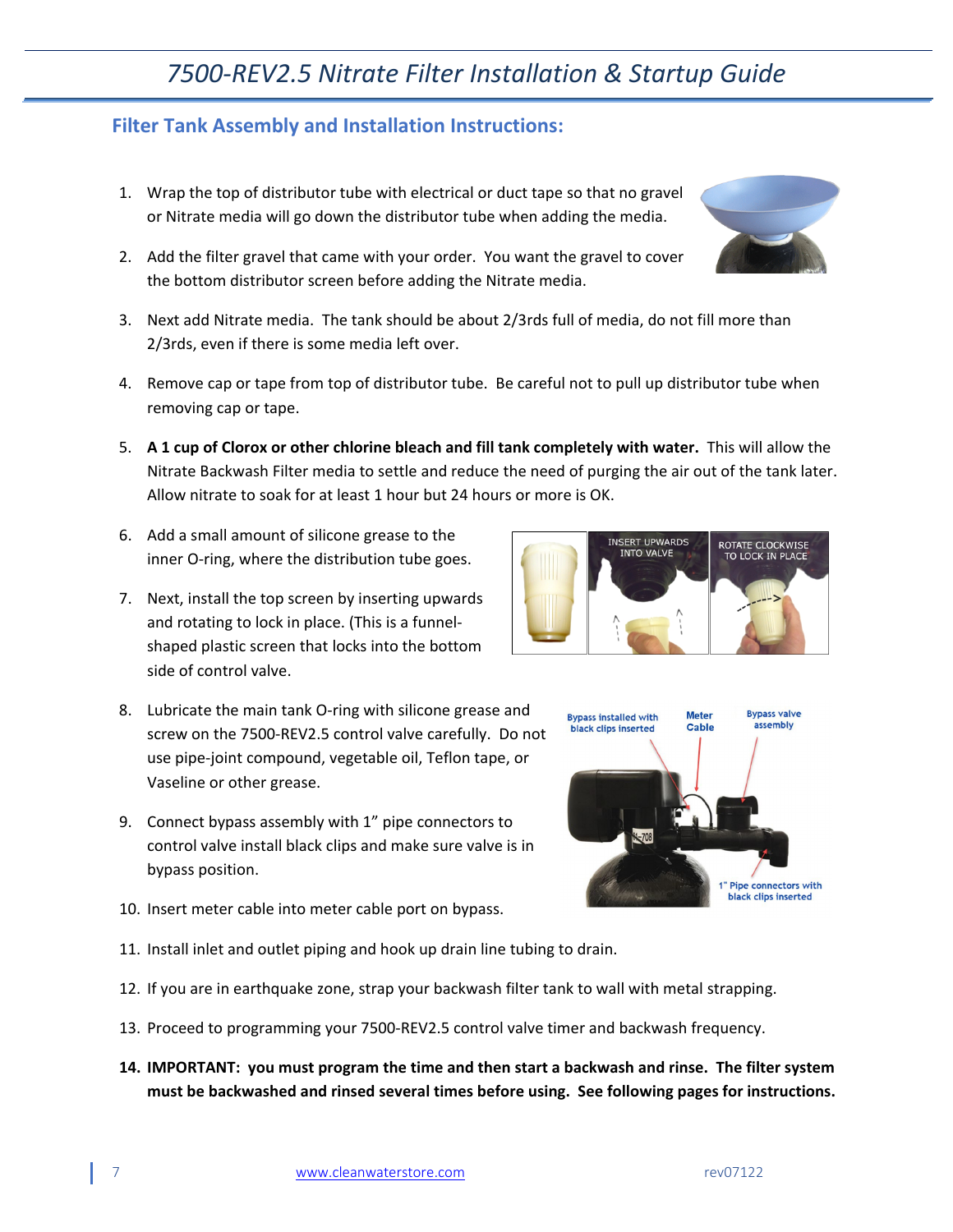#### <span id="page-7-0"></span>**Programming Your Valve and Setting Time and Days for Backwash**



#### **How to Start a Manual Backwash: Press the Back / Regen button**

Pressing **"Back Regen"** at any time results in an immediate manual regeneration.

Pressing and holding for 3 seconds, when system is locked, results in a delayed regeneration at the preselected time.

#### **Extended Power Outage Indicator**

If power outage exceeds 3 days, the time-of-day indicator " " will flash 12:12. The current time of day needs to be re-set. All other set parameters remain stored in memory. The valve will resume to operate from the point of the power outage.

#### **Lockout Function**

Keypad will lock after 5 minutes without use. To access the parameter changes, press and hold "**Up**" and "**Down**" buttons simultaneously for 3 seconds to unlock.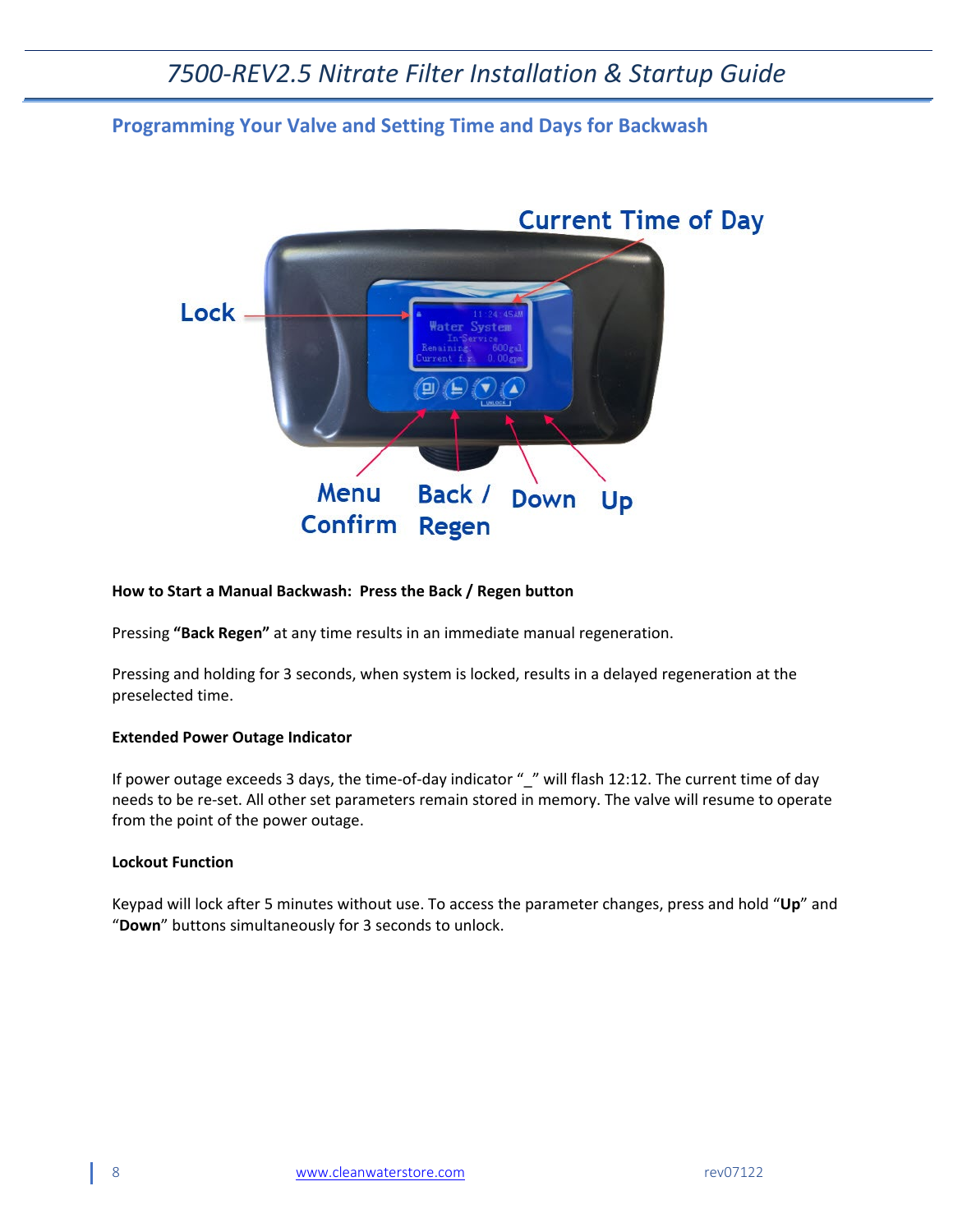#### <span id="page-8-0"></span>**Set Time of Day**

- 1. If LOCK icon is lit, press, and hold both **UP** and **DOWN** buttons for 3 seconds to unlock keypad.
- 2. Then press the **MENU/CONFIRM** button to enter the main menu.
- 3. Press DOWN button to select "Set Time of Day"
- **4.** Press the **MENU/CONFIRM** button again to change time of day (Hour will flash)
- 5. Adjust hour by using DOWN or UP buttons.
- **6.** Press the **MENU/CONFIRM** button again to change minutes (Minutes will flash)
- 7. Adjust minutes by using DOWN or UP buttons.
- 8. Press Back/Regen

#### <span id="page-8-1"></span>**Set Date**

- 1. If LOCK icon is lit, press, and hold both **UP** and **DOWN** buttons for 3 seconds to unlock keypad.
- 2. Then press the **MENU/CONFIRM** button to enter the main menu.
- 3. Press DOWN button to select "Set Date"
- **4.** Month: Press the **MENU/CONFIRM** button again to change time of day (Month will flash) and adjust to current Month date by using DOWN or UP buttons.
- **5.** Day: Press the **MENU/CONFIRM** button again to change Day date (Day date will flash) and adjust to current day date by using DOWN or UP buttons.
- **6.** Year: Press the **MENU/CONFIRM** button again to change Year date (Year date will flash) and adjust to current Year by using DOWN or UP buttons.
- **7.** Press **BACK/REGEN** button to save current date and go back to menu.
- **8.** Continue to review and/or change the remaining settings (as follows)

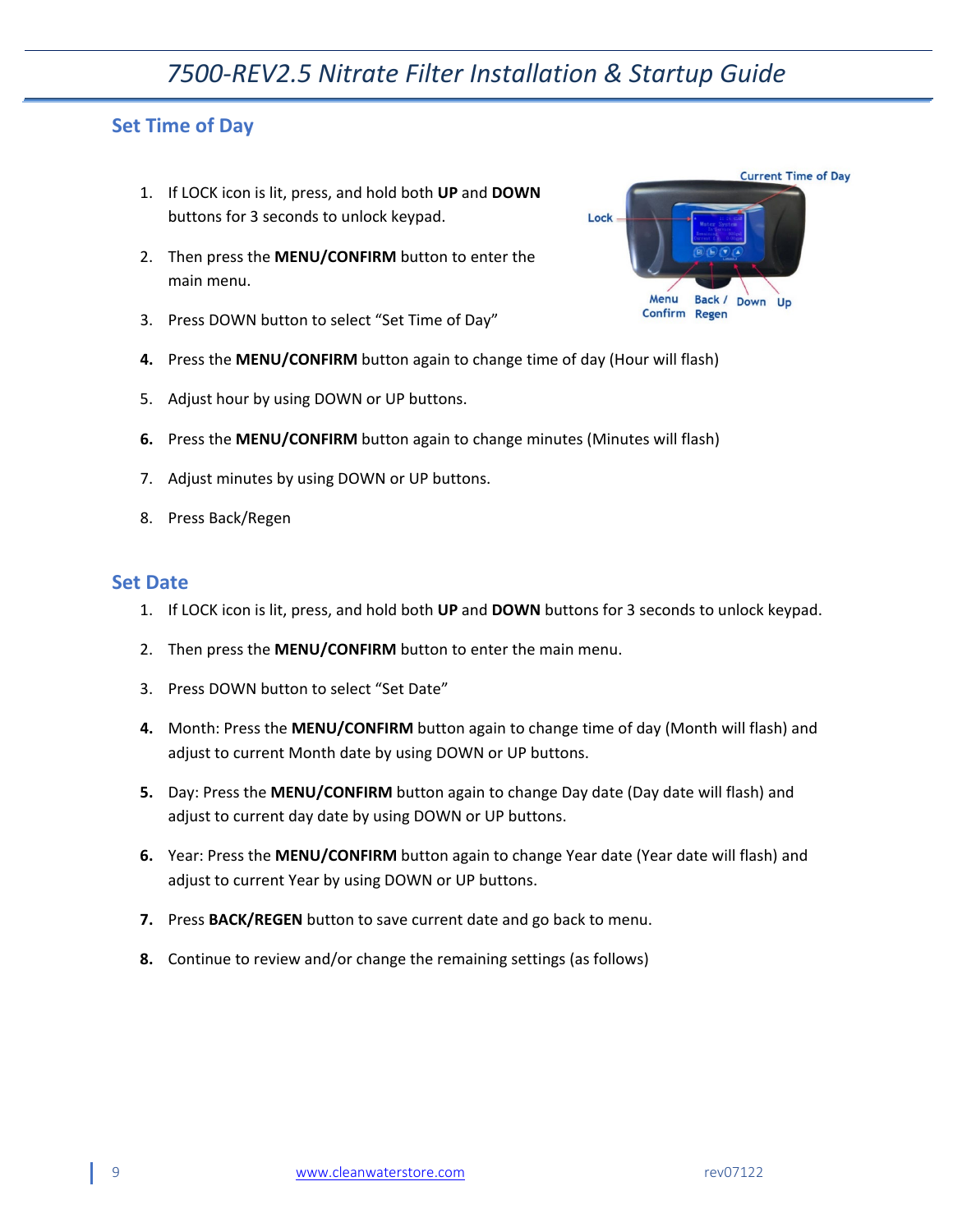#### <span id="page-9-0"></span>**Determine Nitrate in Grains per Gallon and Set Capacity**

This refers to the number of gallons your 7500-REV2.5 is set to backwash.

If we know your water's nitrate and sulfate levels, we will preset this for you.

**Step 1:** Note capacity of resin: 18,000 grains per cubic foot. For example, if you have a 2.0 cubic system, it has the capacity to remove 36,000 grains equivalent of nitrate and sulfate. These nitrate systems remove sulfate as well as nitrate.

The nitrate resin capacity is rated as 'grains per gallon' of calcium carbonate, so we need to convert the sulfate parts per million to grains per gallon equivalent.

**Step 2:** Note the nitrate level in your well water as nitrogen: for example you have 44 PPM nitrate

**Step 3:** Note the sulfate level in your well water: for example you have 60 PPM sulfate

**Step 4**: Multiply the nitrate level by 0.81. Nitrate level = (Nitrate) ppm x 0.81 = ppm as CaC04

Step 5: Sulfate: Multiply the sulfate level x 1.04 (Sulfate) ppm x 1.04 = ppm as CaC04

Example

44 PPM x 0.81 = 36 grains

30 PPM x 1.04 = 31 grains

**Step 6:** Compute the Total grains = 67 grains per gallon

**Total capacity of 2.0 Cubic Foot Nitrate system 36,000 grains divided by 67 grains = 537 gallons**

**Therefore set the Capacity to every 500 gallons.**

**Set Regen Time** This is the time your system will backwash. Default is 2:00 AM

**Set Backwash Time Length** Set for 10 minutes. This is the first cycle.

**Set B. S. R. Time** "Brine Slow Rinse" time. Set for 60 minutes. This is where the potassium permanganate solution is drawn in to the system.

**Set Secondary Backwash Time** Set for 8 minutes.

**Set Fast Rinse Time** Set for 8 minutes.

**Set B. R. Time** "Brine Refill" – this is where the brine tank refills with water. Pick your nitrate filter size and enter minutes.

| <b>B.R. Times</b> |        |  |
|-------------------|--------|--|
| 0.75 CF           | 4 MIN. |  |
| 1.0 CF            | 5 MIN. |  |
| 1.5 CF            | 6 MIN. |  |
| 2.0 CF            | 7 MIN. |  |
| 2.5 CF            | 8 MIN. |  |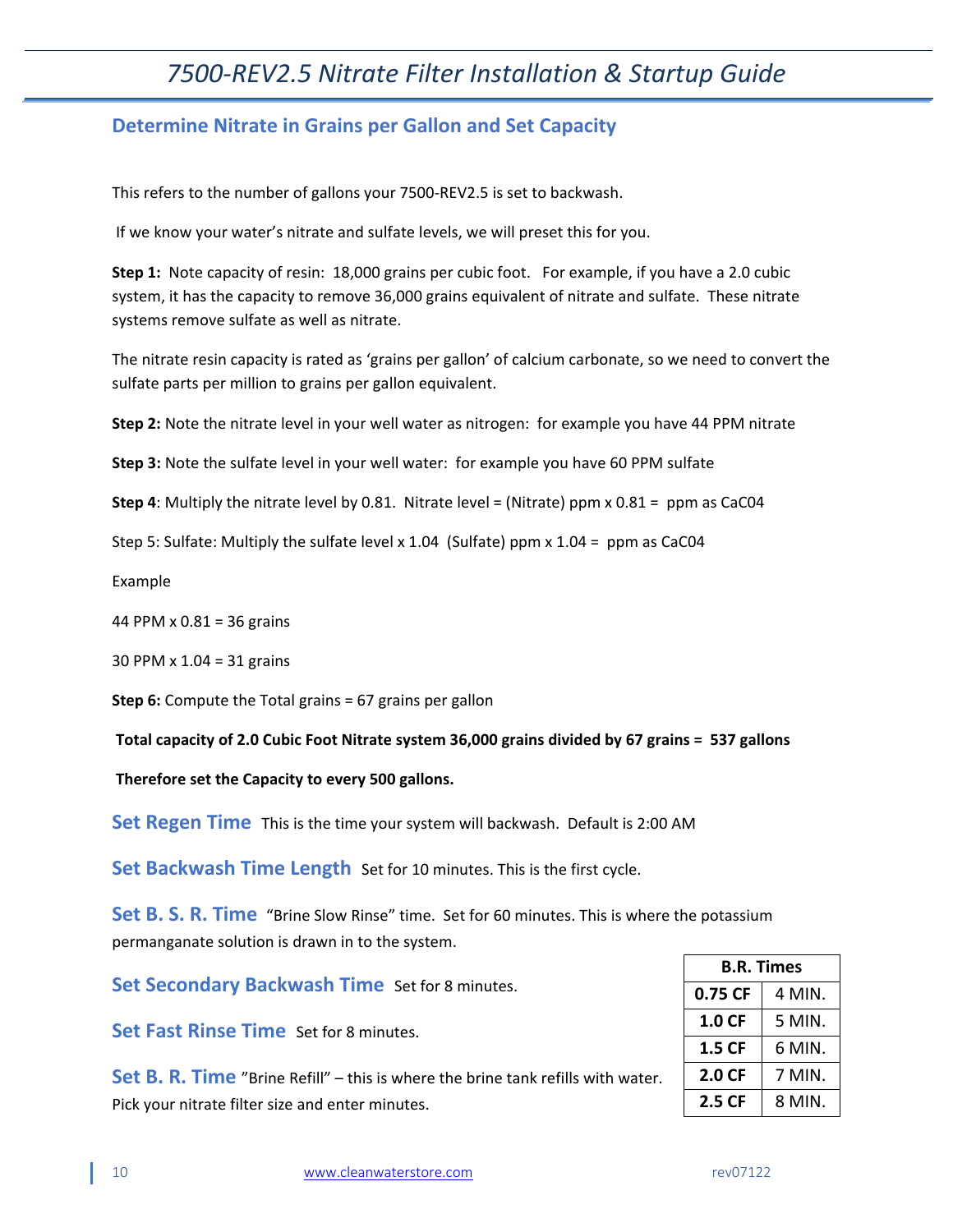**Maximum Days for Regen.** Set to 4 Days. This refers to the days between each backwash. The recommended initial setting for the Nitrate Filter is every 4 days for families or heavy use and every 7 days for 1 to 2 persons in the home.

**Usage Logs:** The following are diagnostic menus you can review later if you wish:

| Daily Usage Log          | Monthly Usage Log   |
|--------------------------|---------------------|
| Daily Peak Usage         | Monthly Peak Usage  |
| Weekly Usage Log         | Review Regen. Times |
| <b>Weekly Peak Usage</b> |                     |

#### <span id="page-10-0"></span>**Start the First Backwash**

- **1 After programming, the system must be run through 2 or 3 backwash/rinse regeneration cycles to clean the new filter media.**
- 2 Start with both bypass valves in the Bypass Position.
- 3 Press the **BACK/REGEN** button once to enter the backwashing cycle.
- 4 When the backwash icon is displayed, **slowly** open the bypass to a quarter position to make the water flow into the tank and out the backwash drain line to drain.
- 5 After several minutes open bypass valve completely.
- 6 After the backwash, the system will automatically go into the fast rinse stage. The control valve will return to service status (indicated by the up flowing meter on the left).

## **Congratulations, you are done setting up your system!**

#### <span id="page-10-1"></span>**Advanced Programming Mode**

The Advanced Programming Mode allows you to set the Regen Cycle and Regen Mode. Skip this for most applications as your filter system has already been set to correct modes.

- 1. Plug the RevV4 in and immediately press in sequence **MENU/CONFIRM,** then press **BACK/REGEN** button, then press the **DOWN** button to enter the Advanced Programming Mode.
- 2. Press **UP** or **DOWN** buttons or to select the menu item to be changed
- 3. Note: If valve locks while programming, unplug power supply and repeat step above.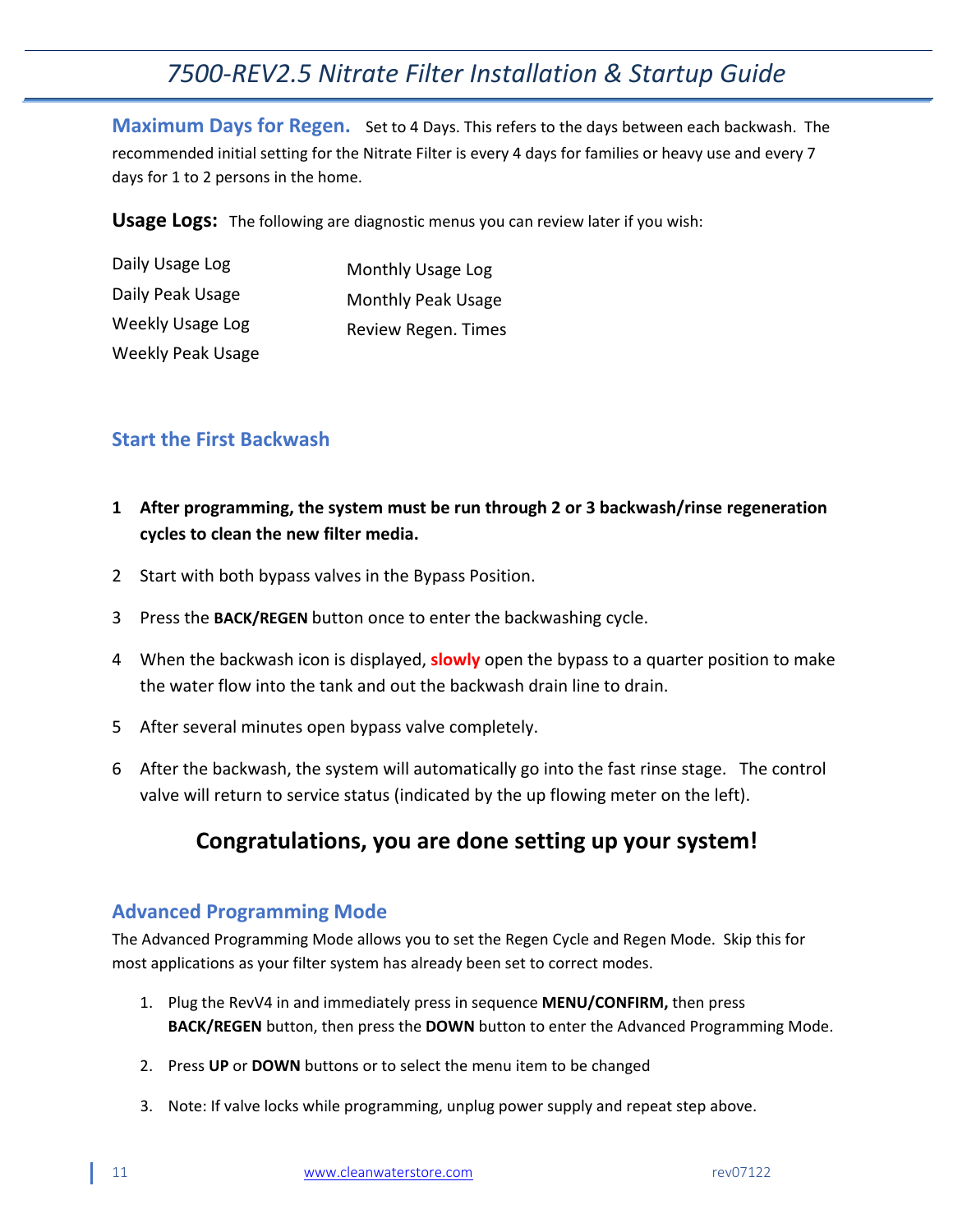- 4. Press **MENU/CONFIRM** to enter the main menu
- 5. Press the **UP** or **DOWN** buttons to highlight each option.
- 6. Press **MENU/CONFIRM** to enter highlighted option.
- 7. Press the **UP** or **DOWN** buttons to adjust the value.
- 8. Press the **MENU/CONFIRM** to accept the changes.
- 9. Press **BACK/REGEN** button to advance to service status

| <b>Screen View</b>               | <b>Default Settings</b> |
|----------------------------------|-------------------------|
| <b>Review Company Info</b>       | CWS 831-462-8500        |
| <b>Set Valve Model</b>           | 62605                   |
| <b>Set Language</b>              | English                 |
| <b>Set Company Info</b>          | CWS 831-462-8500        |
| <b>Set Hour Mode</b>             | 12 HR                   |
| <b>Set Time of Day</b>           | Current time of day     |
| <b>Set Date</b>                  | Current date            |
| <b>Set Program Type</b>          | Interlock               |
| <b>Set Regen Cycles</b>          | <b>No. 1</b>            |
| <b>Set Set Clear Data</b>        | Close                   |
| Set Regen Mode                   | $A-01$                  |
| <b>Set Capacity</b>              | Gals                    |
| <b>Set Regen Time</b>            | 2:00 AM                 |
| <b>Set Backwash Time</b>         | <b>10 Minutes</b>       |
| Set B.S.R. Time                  | 60 Minutes              |
| <b>Set Fast Rinse Time</b>       | 8 Minutes               |
| Set B.R. Time                    | <b>Minutes</b>          |
| <b>Max Days for Regeneration</b> | 7                       |
| <b>Signal Output Mode</b>        | $b-01$                  |
| <b>Set Service Alarm</b>         | <b>Disabled</b>         |
| <b>Review Regen Times</b>        | ΝA                      |
| <b>Review Software Version</b>   | Ver. 5.0                |